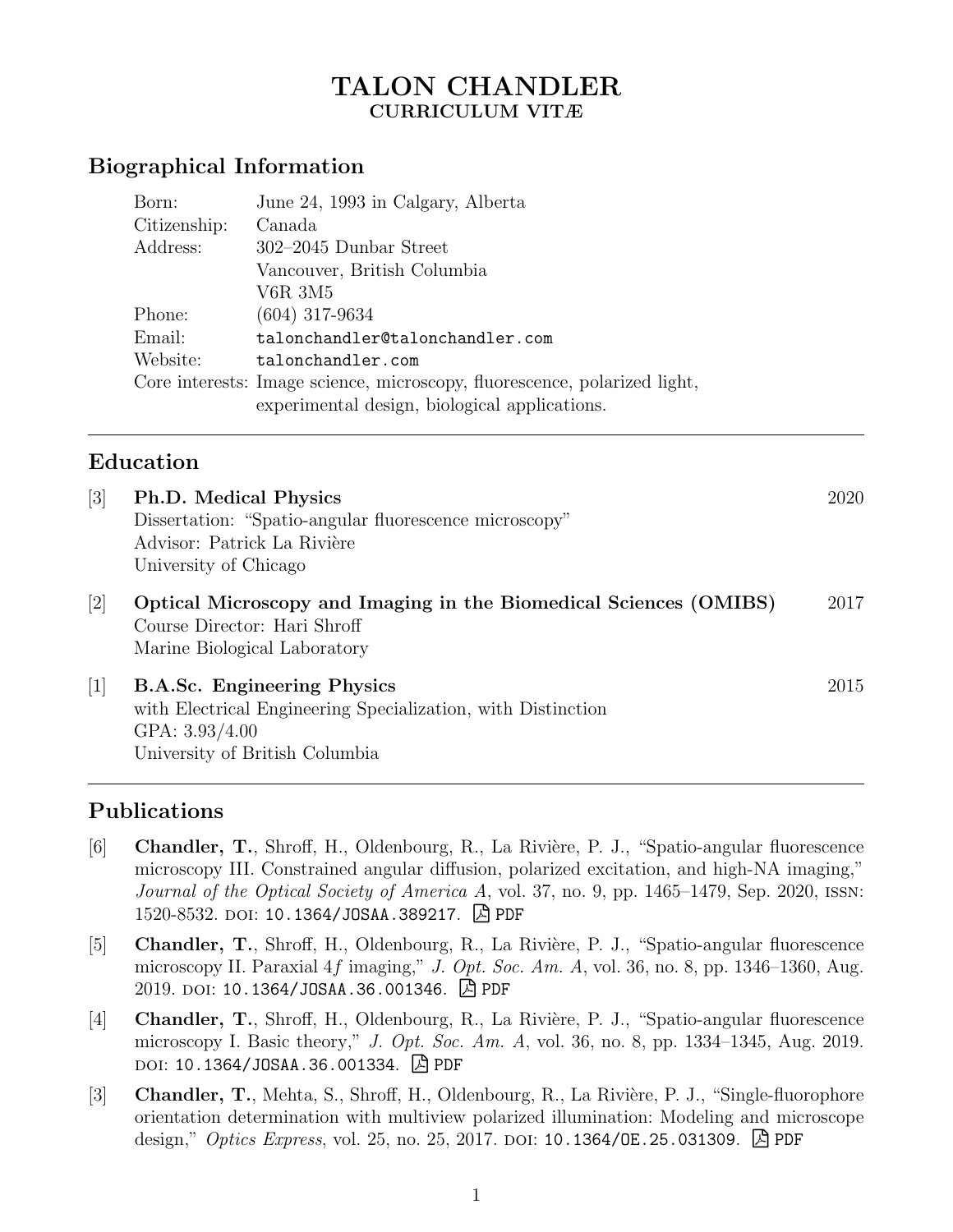- [2] Day, K. J., La Rivière, P. J., Chandler, T., Bindokas, V. P., Ferrier, N. J., Glick, B. S., "Improved deconvolution of very weak confocal signals," F1000Research, vol. 6, no. 787, 2017. DOI: [10.12688/f1000research.11773.1](https://doi.org/10.12688/f1000research.11773.1). 凶 [PDF](https://talonchandler.com/papers/2017-f1000.pdf)
- [1] Shechter, S. M., Chandler, T., Skandari, M., Zalunardo, N., "Cost-effectiveness analysis of vascular access referral policies in CKD," American Journal of Kidney Diseases, vol. 70, no. 3, pp. 368–376, 2017. doi: [10.1053/j.ajkd.2017.04.020](https://doi.org/10.1053/j.ajkd.2017.04.020).  $\boxed{\mathbb{A}}$  [PDF](https://talonchandler.com/papers/2017-ajkd.pdf)

#### Patents

- [2] Eng, P., Issa, N., La Rivière, P.J., Chandler, T., Brickman, J., Proskey, M. 2021 "Method and System for Mask Disinfection", US#326860. Pending.
- [1] Shroff, H., Kumar, A., Mehta, S., La Rivière, P.J., Oldenbourg, R., Wu, Y., 2020/12/10 Chandler, T., "Systems and methods for three-dimensional fluorescence polarization via multiview imaging", US#16616891.

#### Peer-Reviewed Presentations

- [11] Chandler, T., Guo, M., Kumar, A., Mehta, S., Shroff, H., Oldenbourg, R., 09/2019 La Rivière, P.J., "3D and 4D computational imaging of molecular orientation with multiview polarized fluorescence microscopy," Electronic Imaging Conference, Burlingame, CA. 20 minute invited talk presented by La Rivière, P.J.
- [10] Oldenbourg, R., Chandler, T., Tran, M., Guo, M., Shroff, H., La Rivière, P.J., 10/2019 "Fast and comprehensive mapping of molecular orientation using multi-view polarized fluorescence microscopy," EMBL Seeing is Believing, Heidelberg, DE. Poster presented by Oldenbourg, R.
- [9] Chandler, T., Guo, M., Kumar, A., Mehta, S., Shroff, H., Oldenbourg, R., 09/2019 La Rivière, P.J., "Spatio-angular fluorescence imaging with a polarized illumination light-sheet dual-view microscope," Junior Scientist Workshop on Biological Optical Microscopy, Janelia Research Campus, VA. 20 minute talk.
- [8] Chandler, T., La Rivière, P.J., "Multipole spatio-angular fluorescence microscopy," 06/2019 Optics Society of America, Mathematics in Imaging, Munich, DE. 12 minute talk. Outstanding Student Presentation Award
- [7] Chandler, T., Guo, M., Kumar, A., Mehta, S., Shroff, H., Oldenbourg, R., 05/2019 La Rivière, P.J., "Spatio-angular fluorescence imaging with a polarized illumination light-sheet dual-view microscope," Frontiers in Imaging Science, Janelia Research Campus, VA. Poster.
- [6] Chandler, T., Guo, M., Kumar, A., Mehta, S., Shroff, H., Oldenbourg, R., 04/2019 La Rivière, P.J., "Spatio-angular fluorescence imaging with a polarized illumination light-sheet dual-view microscope," Focus on Microscopy, London, UK. 20 minute talk.
- [5] Chandler, T., Guo, M., Kumar, A., Mehta, S., Shroff, H., Oldenbourg, R., 02/2019 La Rivière, P.J., "Spatio-angular imaging with a polarized light sheet dual-view fluorescence microscope," Advanced Imaging Methods, Berkeley, CA. Poster.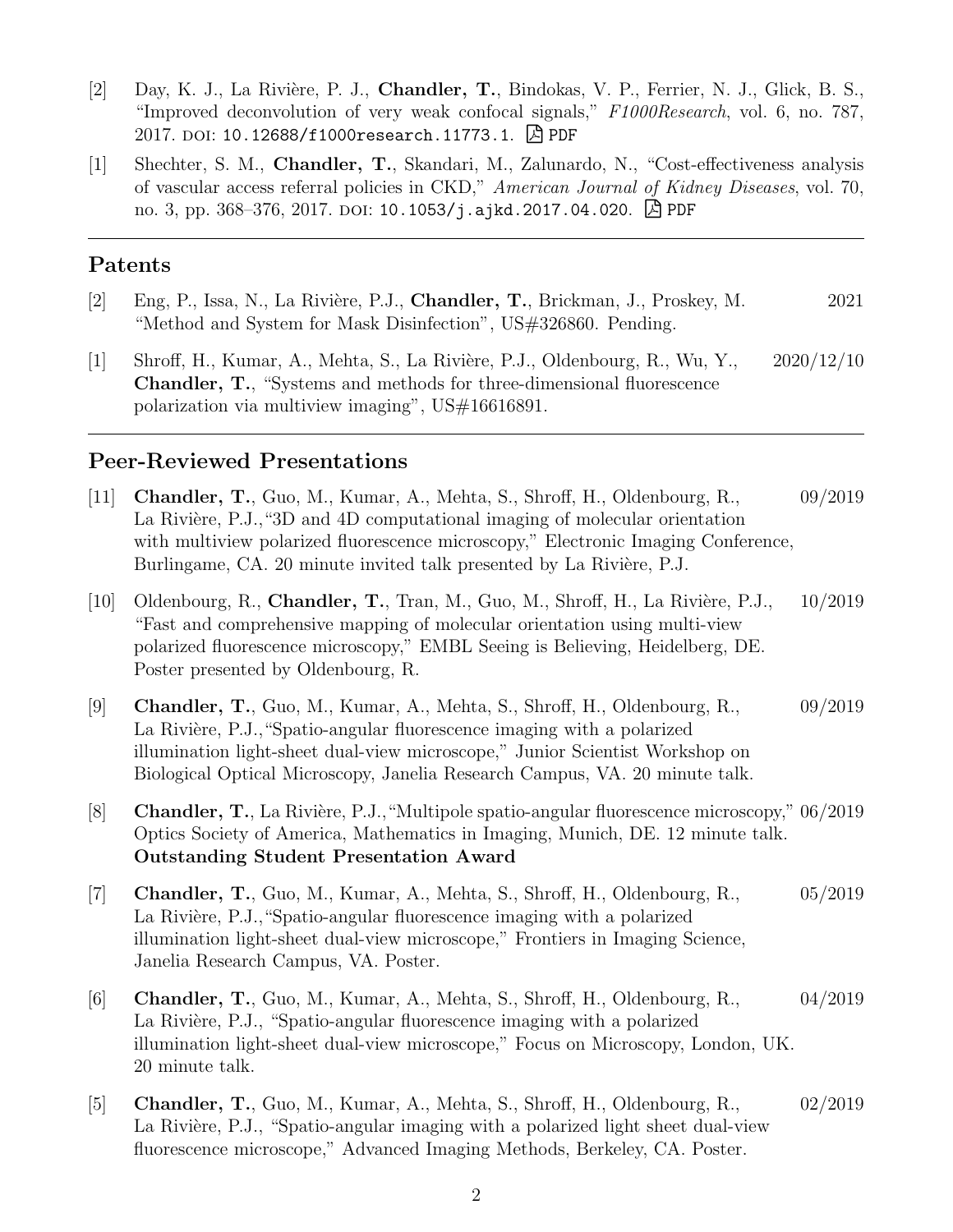| $[4]$             | Chandler, T., Guo, M., Kumar, A., Mehta, S., Shroff, H., Oldenbourg, R.,<br>La Rivière, P.J., "Spatio-angular imaging with a polarized light sheet dual-view<br>fluorescence microscope," NSF Workshop on Enabling Biological Discovery<br>through Innovations in Imaging and Computation, Woods Hole, MA. Poster. | 11/2018 |
|-------------------|--------------------------------------------------------------------------------------------------------------------------------------------------------------------------------------------------------------------------------------------------------------------------------------------------------------------|---------|
| $[3]$             | Chandler, T., Guo, M., Kumar, A., Mehta, S., Shroff, H., Oldenbourg, R.,<br>La Rivière, P.J., "Spatio-angular restoration of fluorescence microscopy data,"<br>Optics Society of America, Mathematics in Imaging, Orlando, FL. 12 minute talk.                                                                     | 06/2018 |
| $[2]$             | Chandler, T., Guo, M., Kumar, A., Mehta, S., Shroff, H., Oldenbourg, R.,<br>La Rivière, P.J., "Spatio-angular restoration of fluorescence microscopy data,"<br>Gordon Image Science Conference, Easton, MA. 15 minute talk and poster.                                                                             | 06/2018 |
| $[1]$             | Chandler, T., Guo, M., Kumar, A., Mehta, S., Shroff, H., Oldenbourg, R.,<br>La Rivière, P.J., "Single-fluorophore orientation determination with multiview<br>polarized illumination microscope," IEEE International Symposium on Biomedical<br>Imaging (ISBI), Washington, DC. Poster.                            | 04/2018 |
|                   | <b>Miscellaneous Presentations</b>                                                                                                                                                                                                                                                                                 |         |
| [9]               | "Anholonomy: falling cats, parallel parking, and polarized light,"<br>Graduate Program on Medical Physics Journal Club. 30 minute talk.                                                                                                                                                                            | 01/2020 |
| [8]               | "Spatio-angular fluorescence microscopy,"<br>Graduate Program on Medical Physics Colloquium, Chicago, IL. 1 hour talk.                                                                                                                                                                                             | 04/2019 |
| $[7]$             | "Spatio-angular inverse problems in fluorescence microscopy,"<br>Inverse Problems in Imaging Seminar, Chicago, IL. 1 hour talk.                                                                                                                                                                                    | 03/2019 |
| $\lceil 6 \rceil$ | "DNA microscopy,"                                                                                                                                                                                                                                                                                                  | 03/2019 |

|                   | Carl J. Vyborny Award for Best Journal Club Presentation                                                                                                       |         |
|-------------------|----------------------------------------------------------------------------------------------------------------------------------------------------------------|---------|
| [5]               | "Are lenses necessary?"<br>Graduate Program on Medical Physics Journal Club. 30 minute talk.<br>Carl J. Vyborny Award for Best Journal Club Presentation       | 03/2018 |
| [4]               | "Mapping molecular order in living organisms using polarized light microscopy,"<br>with Rudolf Oldenbourg, University of California, Berkeley. 1 hour talk.    | 10/2017 |
| $\lceil 3 \rceil$ | "Mapping molecular order in living organisms using polarized light microscopy,"<br>with Rudolf Oldenbourg, SCIEN Colloquium, Stanford University. 1 hour talk. | 10/2017 |
|                   |                                                                                                                                                                |         |

Graduate Program on Medical Physics Journal Club. 30 minute talk.

- [2] "Evaluating gambles using dynamics," 04/2017 Graduate Program on Medical Physics Journal Club. 30 minute talk. Carl J. Vyborny Award for Best Journal Club Presentation
- [1] "Digital holography for radiation dosimetry," 04/2016 Graduate Program on Medical Physics Journal Club. 30 minute talk.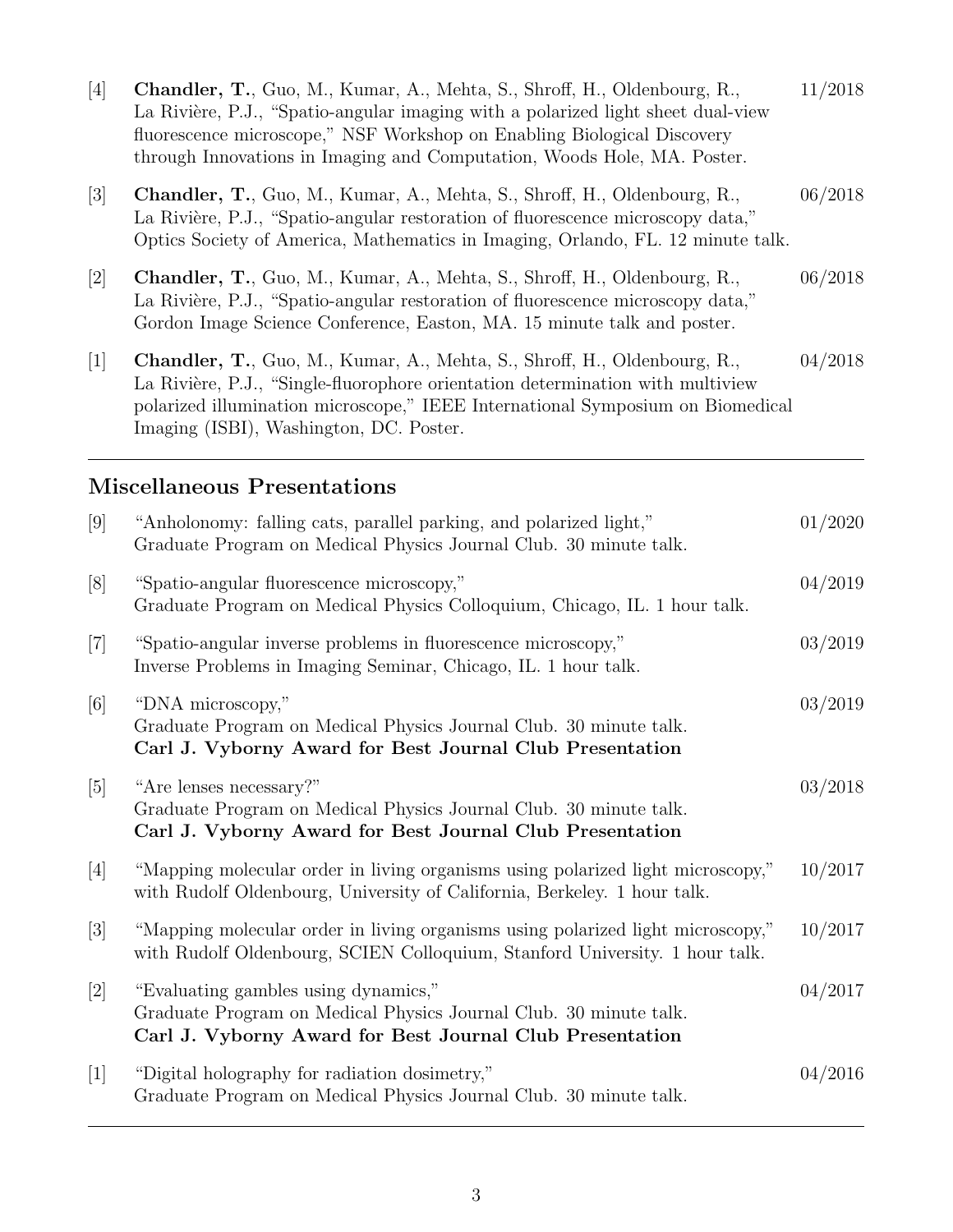# Research History

| $\lceil 5 \rceil$ | Leslie Lab, University of British Columbia<br>Advisor: Sabrina Leslie                                                                                                                          | $01/2021 - 12/2021$ |
|-------------------|------------------------------------------------------------------------------------------------------------------------------------------------------------------------------------------------|---------------------|
| $[4]$             | La Rivière Lab, University of Chicago<br>Advisor: Patrick La Rivière                                                                                                                           | $09/2015 - 12/2020$ |
| $[3]$             | <b>Oldenbourg Lab</b> , Marine Biological Laboratory<br>Advisor: Rudolf Oldenbourg                                                                                                             | $09/2017 - 09/2018$ |
| $[2]$             | MRI Research Centre, University of British Columbia<br>Advisors: Alex MacKay & Carl Michal                                                                                                     | $04/2014 - 09/2015$ |
| 1                 | Centre For Operations Excellence, University of British Columbia<br>Advisor: Steven Shechter                                                                                                   | $04/2013 - 09/2015$ |
|                   | <b>Employment History</b>                                                                                                                                                                      |                     |
| $[2]$             | Kardium Inc., Burnaby, BC<br>Junior Engineer                                                                                                                                                   | $09/2013 - 12/2013$ |
| $[1]$             | <b>SRK Consulting Inc., Vancouver, BC</b><br>Junior Engineer                                                                                                                                   | $01/2012 - 04/2012$ |
|                   | Teaching                                                                                                                                                                                       |                     |
| $[3]$             | <b>Introduction to Medical Physics</b> , University of Chicago<br><b>Teaching Assistant</b><br>Topics: Medical imaging and radiation therapy<br>Rating: $4.7/5.0$ from 11 students             | 2019                |
| $[2]$             | <b>Medical Imaging 1, University of Chicago</b><br><b>Teaching Assistant</b><br>Topics: X-ray imaging, MRI, image restoration<br>Rating: $5.0/5.0$ from 5 students                             | 2017                |
| $[1]$             | Mathematics For Medical Physics, University of Chicago<br>Teaching Assistant<br>Topics: Linear systems theory, stochastic processes, image reconstruction<br>Rating: $4.8/5.0$ from 5 students | 2016                |

## Awards

| (12)              | Graduate Program on Medical Physics Best Dissertation Award            | \$500  | 2021 |
|-------------------|------------------------------------------------------------------------|--------|------|
| 11                | O'Brien-Hasten Research Collaboration Award                            | \$1.5k | 2019 |
| 10                | University of Chicago Graduate Council Travel Award                    | \$600  | 2019 |
| 9                 | University of Chicago Biological Sciences Division Travel Award        | \$500  | 2019 |
| $\lceil 8 \rceil$ | University of Chicago Biological Sciences Division Graduate Fellowship | \$30k  | 2016 |